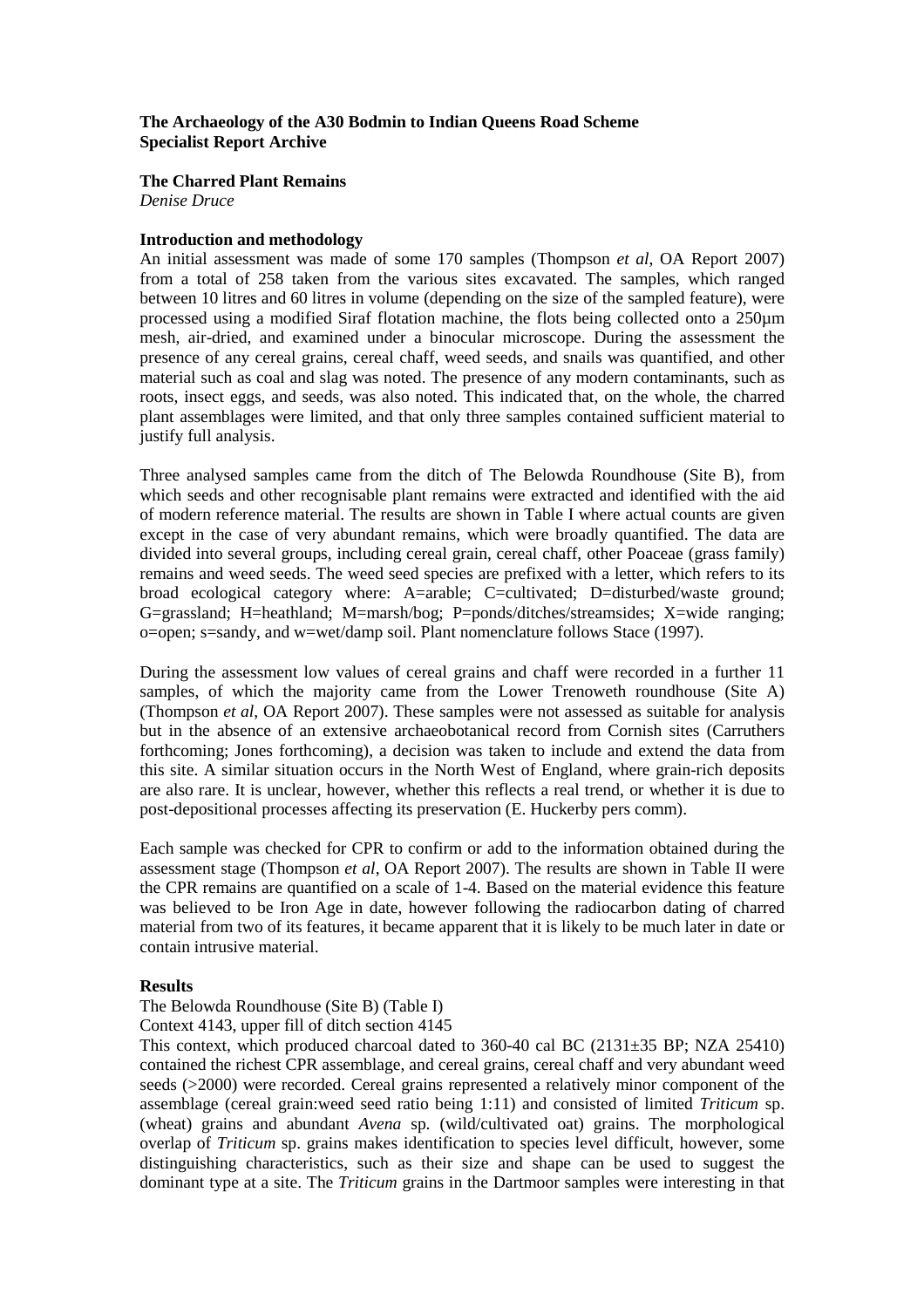they were often 'short and plump' which is a criteria often used for identifying free-threshing *Triticum aestivum* (bread wheat), however, they exhibited impressions often found on glume wheat such as *Triticum spelta* (spelt wheat). Some of the cereal chaff, which is more often used for wheat species identification, was also atypical. Although some of the glume bases and spikelet forks could be confidently identified as *Triticum spelta*, some of the glume and rachis fragments were unusual in their form and breakage. It is acknowledged that there are many cereals that are now extinct or extremely rare, which cannot be identified using our standard methods of identification (Hillman *et al* 1996), and it is possible that the *Triticum* remains from Bodmin Moor fall into this category (W. Smith pers comm).

*Avena* sp. grain dominated the cereal assemblage, and although it is not possible to distinguish between the cultivated and wild variety based on the grains, the presence of several *Avena fatua* floret bases suggests that at least some of the grains were wild oat. The abundant *Avena* sp. awn fragments, the presence of possible *Triticum* sp. awn fragments, plus the very abundant and varied Poaceae (grass family) remains such as small culm nodes and bases suggest that the material may represent whole plants rather than exclusively crop processing waste. The presence of Poaceae/Cyperaceae culm bases with the rhizomes attached, plus the abundant Poaceae/Cyperaceae? rhizome fragments corroborates this and indicates that at least part of the assemblage may represent wild grasses or sedges, which had been pulled out of the ground.

Seeds from weeds of disturbed/waste or open cultivated ground dominated the sample. In particular, high numbers of *Stellaria media* (common chickweed), a ubiquitous weed of cultivated land, *Spergula arvensis* (corn spurry), *Chenopdium* sp./*Atriplex* sp. (goosefoots/oraches), *Galeopsis* spp. (hemp-nettles), *Galium aparine* (cleavers), *Persicaria lapathifolia* (pale persicaria), *Polygonum aviculare/Fallopia convolvulus* (knotgrass/black bindweed) and *Tripleurospermum inodorum* (scentless mayweed), although common on disturbed/waste ground and grassland, strongly suggest the presence of areas under (or once under) cultivation. Ruderals such as *Prunella vulgaris* (selfheal), *Plantago lanceolata* (Ribwort plantain), *Rumex acetosa* (common sorrel) and *Galium verum/mollugo*-type (which includes lady's/hedge straw), alongside the very abundant small Poaceae seeds, indicate a strong grassland component also. Some wet ground and heathland is indicated by the presence of *Eleocharis palustris* (common spike-rush), *Carex* sp. (sedge) seeds and *Erica* sp./*Calluna vulgaris* seeds and leaf shoots. However, these represent a minor part of the plant macrofossil assemblage.

Although many of the weed species present in the assemblage are often associated with cereal processing waste, their sheer volume in this case suggest that much of the assemblage is made up of material other than crop waste. It is possible for example that it originates from flooring/bedding, thatch, fodder, or even land clearance, which, in this case, consisted of uprooted plants. Along with the abundant Poaceae/Cyperaceae remains and rhizomes, the abundant seeds of scrambling weeds, such as *Galium aparine*, *Polygonum aviculare*, *Fallopia convolvulus* and *Vicia hirsuta*-type (vetches), may corroborated the evidence for uprooting (Hillman 1981). In this instance, the very limited *Triticum* sp. grains may represent relic crops growing in the fields or the waste from very limited crop processing activity at the site (although I suspect the former).

#### Context 4144, upper fill of ditch section 4145

A charred cereal grain from this context produced an almost exact date to context 4143. Dated to 352-45 cal BC  $(2131\pm40$  BP; NZA 29341), the two place the assemblages from the feature firmly in the Iron Age. This context contained a much smaller CPR assemblage, however, like context 4143, seeds of species associated with disturbed/waste or cultivated ground and grassland, such as *Stellaria media*, *Chenopodium* sp./*Atriplex* sp., and *Persicaria lapathifolia* were the dominant taxa. A few cereal grains of *Triticum* sp. and *Avena* sp. were recorded again, as were a few *Triticum spelta* glume bases/spikelet forks and rachis nodes. One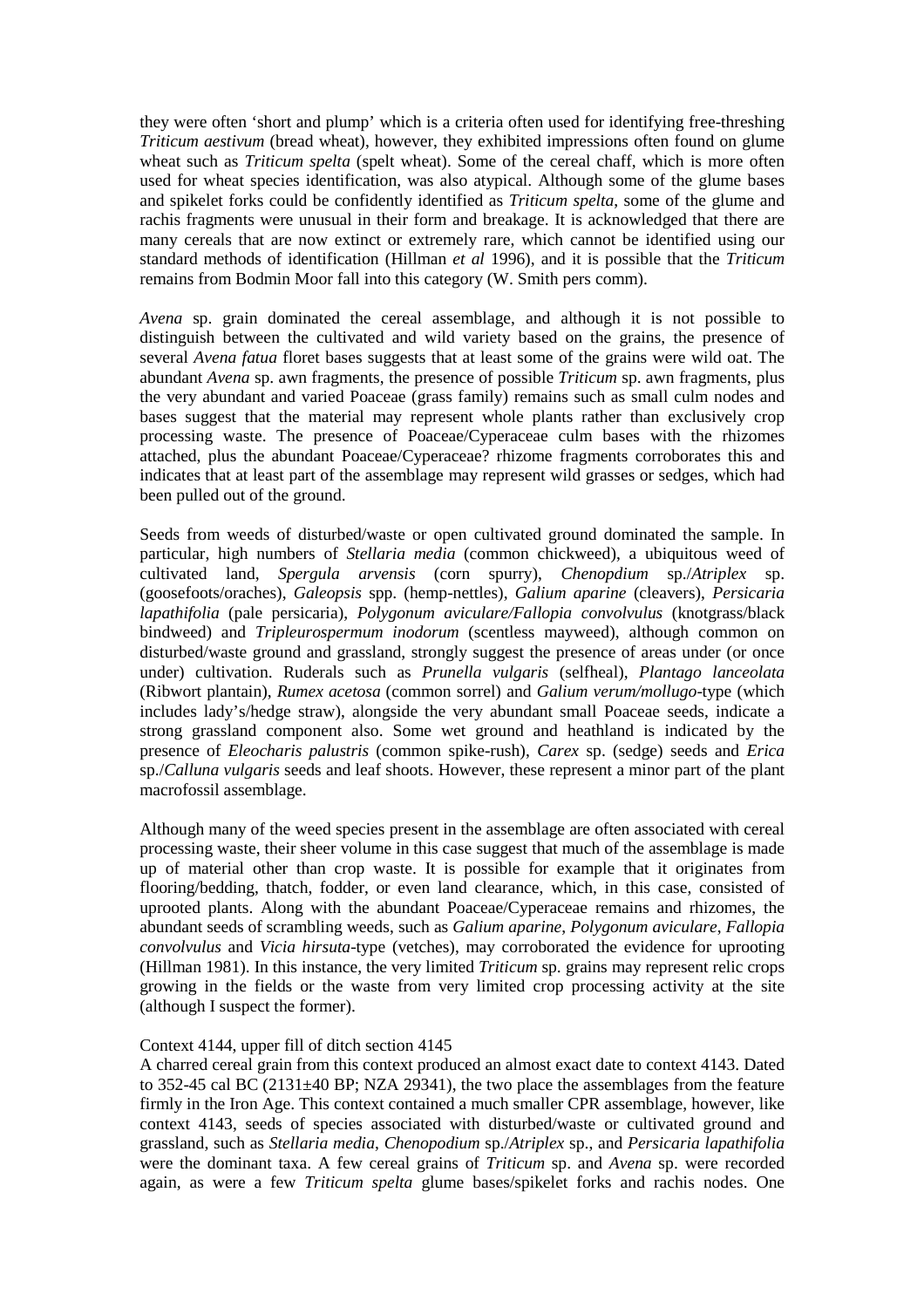noticeable addition, however, were the numerous detached coleoptiles. The presence of these in the absence of any sprouted grains is quite interesting as in many CPR assemblages the two are often found together in the same sample (Druce 2007). It is possible that these remains represent, in part, the waste from a crop that had just started to germinate, but which was perhaps too valuable to dispose of fully. Alternatively, it may originate from wild grasses that germinated whilst in use at the site, which were subsequently burnt.

### Context 4377, ditch section 4378

This sample produced a very limited assemblage, however the CPR was similar in content with just a few *Avena* sp./indeterminate grains and a number of the same weed seeds recorded in the other two contexts. The most abundant remains were Poaceae/Cyperaceae stem fragments, small culm nodes and rhizome fragments, which, like that in context 4143, may represent the remains of whole grasses which were used as functional material, or represent clearance waste, which was subsequently burnt.

## The Lower Trenoweth Roundhouse (Site A) and the 'Romano British' ditch, CH 4000 (Table II)

Based on the pottery evidence, and the nature of the feature itself, The Lower Trenoweth Roundhouse was believed to be Iron Age in date, however, following the radiocarbon dating of charred material from two of its features, it became apparent that it is likely to contain intrusive material. Charred seeds and charcoal from its ditch fills provided much later radiocarbon dates of cal AD 897-1151 (1027±40 BP; NZA 29326) from the outer ditch and cal AD 1470-1648 (322 $\pm$ 40 BP; NZA 29325) from the inner ditch. This fact coupled with the very small assemblages it produced means that any interpretation regarding this feature would be tenuous. However, the limited data does suggest that *Hordeum vulgare* (barley) was being cultivated by the post-medieval period. The ditch feature at CH 4000 contained very limited remains, including a few *Avena* sp. grains and awn fragments and a few weed seeds. Consequently little interpretation can be made about the nature of the Romano British period at the site.

## **Discussion and Conclusion**

Although the CPR from the A30 Bodmin Moor excavations were very limited, the exceptionally abundant remains in the ditch of The Belowda Roundhouse has provided detailed information regarding the nature of not only the remains themselves, but also the surrounding environment. Dominated by weed seeds and Poaceae/Cyperaceae remains, the assemblages possibly represent burnt waste of thatch, bedding or fodder, or may even represent burnt clearance waste. Although there is very little direct evidence for cereal remains, the presence of a few wheat grains and spelt wheat chaff fragments, combined with the abundant weeds associated with disturbed/waste and cultivated ground, suggests that cultivation had taken place fairly nearby. It is possible that oat was also being cultivated, and there is evidence for its cultivation at the Late Iron Age/Romano British site at Scarcewater (Jones forthcoming), however the lack of *Avena sativa* floret bases from the Belowda Roundhouse means that this can not be proven. It appears plausible that the wild oat, grasses and herbs of disturbed/waste and cultivated ground represents material growing in the fields surrounding the site, which consisted of areas that had once been under cultivation. A strikingly similar assemblage of weed seeds was recorded at Scarcewater, where the grassland component was interpreted as representing either ungrazed grassland or neglected agricultural habitats (Jones forthcoming).

Given the evidence for stock enclosures near to the site (OA Report 2007), plus the almost complete absence of any material remains, it is tempting to suggest that the roundhouse represents a temporary shelter, be it for animals or humans, as part of a system of transhumance. This is in agreement with Macphail and Crowther (this report) who, based on the micromorphological evidence, suggest that The Belowda Roundhouse may represent a